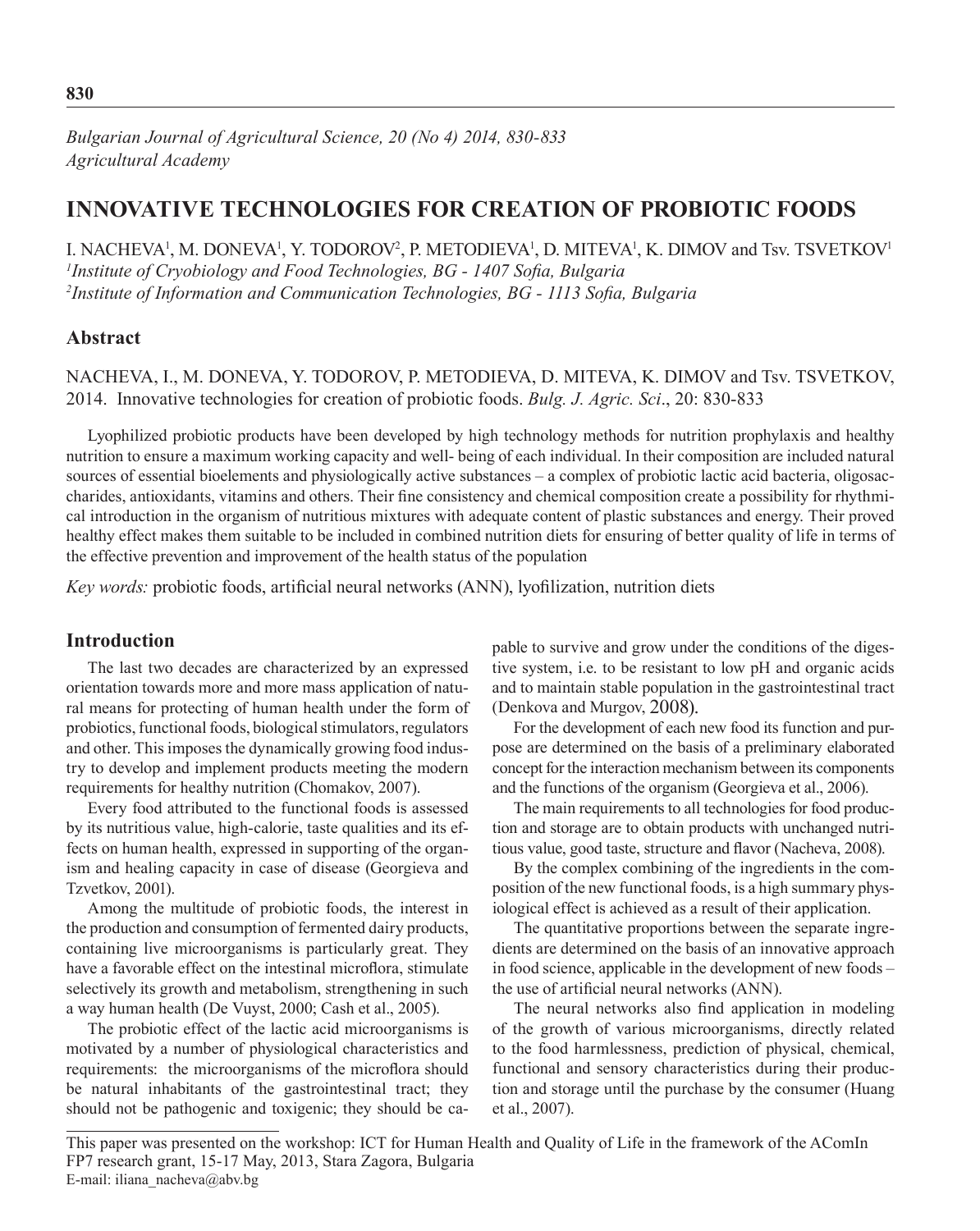The modeling through neural networks can solve relatively complex tasks of the technological production processes management, the simulation of various events and characteristics, which provides for the obtaining of quality and harmless foods.

**The main objective of the investigation** is the creation of a new class probiotic lyophilized foods with formulated composition by applying of an artificial neural network (ANN) and with multifunctional effect.

# **Materials and Methods**

 In the composition of the new foods were included different sources of nutrients and physiologically active substances – probiotic complex of active lactic acid bacteria, polysaccharides, fruits, grain ingredients, honey products, antocyans, and plant oils.

### *Biotechnological methods*

The live microflora in the probiotic products is presented by strains lactic acid bacteria, from the collection of ICFT and NBIMCC: *Streptococcus thermophilus* 1374; *Lactobacillus bulgaricus* 1381; *Lactobacterium acidophilus* 1379; *Lactobacillus casei* 1014, included in a combined lactic acid starter in proportion 1:2 (cocci: rod-shaped lactic acid bacteria). The cultivation of the strains *Lb. bulgaricum* and *Str. thermophilus* was realized at temperature 43<sup>o</sup>C for 5-9 h, of Lactobacterium acidophilus at temperature 37<sup>o</sup>C for 5-8 h and *Lactobacillus casei* subsp. *casei* – 30<sup>o</sup>C for 5-8 h.

#### *Technological methods*

For the aims of the long term, quality and safe storage of the probiotic foods was used the freeze-drying method (Tzvetkov, 1979). It was realized in a laboratory freeze-drying installation "Gamma 1" – of company "Martin Christ"- Germany with residual pressure in the vacuum chamber in the range of  $10^{-1}$ – $10^{-2}$  mm Hg. The freeze-drying parameters were programmed by applying of differential thermal analysis (Differential thermal analysers STA781 DTA 675 and Differential scanning calorimeter DSC1500 of company "Stanton Redcroft", which guarantees the determining of their optimum values in relation to the end product quality indices).

The data from the experiments were statistically processed with Statistics for Windows.

### *Modelling*

The neural model was realized as a software instrument with flexible structure which can be easily adapted to the objectives of the investigation. The obtained model was used to formulate the composition of the experimental samples.

#### *Analytical methods*

*Physical-chemical and biological investigations –* residual moisture content after lyophilization (BSS 1109-89); рН; titrated acidity, total protein – (BSS 9374-82); content of reducing sugars (incl. lactose – method of Alin), vitamin С (by the method of Muri).

*Microbiological investigation –determining of the number of viable lactic acid bacteria* – by the method of the limit dilutions with consequent calculations by the table of МcCrady; *recording of the lactic acid microflora survival* - in % - by the following formula:  $\%$  survived cells = (number of survived cells x /number of cells 0)  $x100$ , where:  $x$  – moment of the survival recording (at the 48<sup>th</sup> hour after the lyophilization of the samples) 0 – moment before the lyophilization (number of viable cells before lyophilization).

*Granulating, packing and storage conditions:* After the lyophilization, the freeze-dried samples were granulated with a granulator "ERWEKA", packed in a three-layer /aluminum - polyamide - polyethylene/ folio, hermetically vacuum sealed and stored in premises with relative air humidity not above 35  $\%$  at temperature - 20-22 °C.

### **Results and Discussion**

The bioformulas of the new foods are in accordance with the requirements for physiological activity, harmlessness, safety and microbial stability valid in principle for the probiotic foods. Of great importance for their good assimilation is also their taste acceptability, resp. their organoleptic properties /taste, aroma, stability of the consistency, good solubility/ which is taken in consideration in the process of formulation. An organoleptic assessment was made, after rehydratation, by the 9-grade Hedonic scale.

Despite the not typical taste-aroma properties due to the specificity of their recipe compositions, the new foods are with an excellent organolepsy and with a pleasant sour taste. The physical-chemical indices of the investigated samples showed the following trends (Table 1).

As it is seen from the results, the new probiotic foods are food concentrates with low residual moisture content – 2.46 - 3.00%, which is a proof for an optimally realized technological process of freeze-drying. The titrated acidity of the control, before and after lyophilization is in the standard norms (up to 120<sup>о</sup> Т). The colloid character of the remaining variant samples, causing a slight slow up of the lactic acid bacteria life intensity, determines the decreased titrated acidity values  $(72 - 90^\circ T)$ . In respect to the active acidity (рН), sudden changes in the values of the investigated samples are not observed – they are in the limits– 4.02 – 5.12, i.e. in the standard norms for fermented foods. It is pH of the medium that also affects to a great extent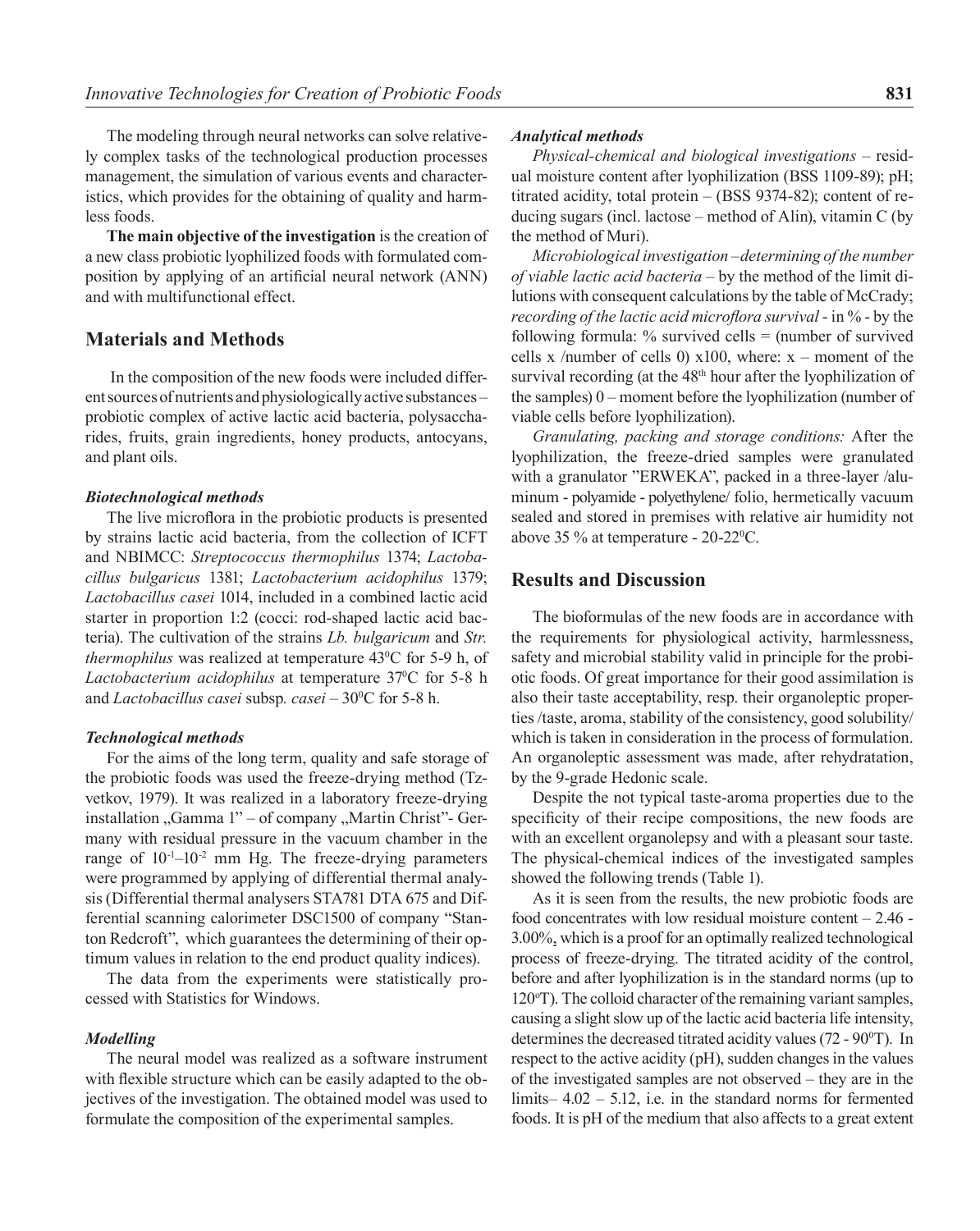the enzyme and the biochemical activity of the microorganisms, which is of importance for their viability and survival and for their probiotic effect, respectively.

The increased content of total protein, reducing sugars and vitamin C is a result of the introduced additional nutrients in the new foods formulas.

The quantitative content and the viability of the lactic acid bacteria are the main criteria determining the biological activity and probiotic qualities of the experimental samples.

As it is seen from Figure 1 the survival is lowest after lyophilization of the control without included cryoprotector 50.2% for the lactic bacteria and 68.5% for Str.thermophilus. For the lactic acid microorganisms in the variant samples the survival is higher – 85.4% for Str.thermophilus и 78.6% for the lactic bacteria because of the presence in their composition of oligo- and polysaccharides, which have a cryoprotective effect as well. They increase the colloid linked water for the sake of the osmotic pressure as a result of the filling of the micro- and macrocapillaries (Figure 1).

For the control and the variant samples, after lyophilization was observed was observed high resistance of Str.thermophilus to freeze-drying – from 68.5 up to 85.4%, compared to *Lb. bulgaricus, L. acidophilus* and *L. casei*, which are more thermolabile and with a lower level of survival from 50.2 up to 78.6%.

A possible reason for the different resistance of the microorganisms to drying is the different sensibility and the cell wall to the strains arising during freezing and drying or the different capacity f the cell enzymes for denaturation.

The survival of the pathogenic microflora during lyophilization is affected by the moisture content of the product, the temperature parameters and the vacuum values during storage.

The carried out by the standard methods investigations of the microbiological characteristics of the lyophilized foods proved an absence of microorgnism seeding and of pathogenic microflora (Table 2).

Therefore, the applied storage conditions of the studied lyophilized probiotics  $-20-22$ <sup>o</sup>C and relative humidity up to 35% are favorable for their long storage.

### **Table 1 Physical-chemical indices of the experimental samples – in native status and after lyophilization**

| Indices                              | Control         |                  | Variant 1       |                 | Variant 2        |                  | Variant 3                     |                 |
|--------------------------------------|-----------------|------------------|-----------------|-----------------|------------------|------------------|-------------------------------|-----------------|
|                                      | n               | ter              | $\mathbf{u}$    | $\Box$          | $\mathbf{a}$     | affer            | $\mathbf{a}$                  |                 |
| Total moisture %                     | $87,90\pm0.01$  | $2,98\pm0.00$    | $83,1 \pm 0.00$ | $2,46\pm0.01$   | 84,88±0.07       | $3,00\pm0.05$    | $82,8 \pm 0.01$               | $2,95 \pm 0.06$ |
| Titrated acidity <sup>o</sup> T      | $110 \pm 0.00$  | $95 \pm 0.01$    | $82 \pm 0.01$   | $78 \pm 0.2$    | $79 \pm 0.012$   | $72 \pm 0.11$    | $90 \pm 0.011$                | $83 \pm 0.014$  |
| pH                                   | $4,20\pm0.03$   | $4,16\pm0.04$    | $5,12\pm0.03$   | $4,32\pm0.03$   | $4,43\pm0.11$    | $4,02\pm0.00$    | $4,82\pm0.09$                 | $4,11\pm0.01$   |
| Total protein %                      | $4.12 \pm 0.01$ | $16.21 \pm 0.01$ | $14,05\pm0.23$  | $29,05\pm0.01$  | $16,78 \pm 0.01$ | $35,01 \pm 0.01$ | $18.96 \pm 0.00$              | $38,11\pm0.02$  |
| Reducing sugars %<br>(incl. lactose) | $5,16\pm0.02$   | $8.97 \pm 0.02$  | $7,08\pm0.01$   | $8,58 \pm 0.06$ | $6.12 \pm 0.00$  | $7.00 \pm 0.02$  | $8.09 \pm 0.01$               | $9.39 \pm 0.03$ |
| Vit.C mg $\%$                        | 1.206±0.01      | $2,542\pm0.02$   | $3,123\pm0.00$  | $3,670\pm0.01$  | $2,185\pm0.00$   | $3,225\pm0.01$   | $2.312\pm0.15$ $3.412\pm0.01$ |                 |

**Table 2** 

**Values of the microbiological seeding of the experimental samples in CFU/g and log - in native status and after lyophilization**

| Sample type                                              | Total number mezophylic<br>microorganisms |      | Moulds               |      | Yeasts               |      | Coliforms |     |
|----------------------------------------------------------|-------------------------------------------|------|----------------------|------|----------------------|------|-----------|-----|
| I. Native                                                | CFU/g                                     | log  | CFU/g                | log  | CFU/g                | log  | CFU/g     | log |
| Control                                                  | 2,8.10 <sup>1</sup>                       | 1.45 | 2.8                  | 0.45 | 0,9.10 <sup>1</sup>  | 0.95 | ND        |     |
| Variant 1                                                | $2,3.10^3$                                | 3.36 | 1, 8.10 <sup>1</sup> | 1.25 | 1,3.10 <sup>1</sup>  | 1.11 | <b>ND</b> |     |
| Variant 2                                                | 1,45.10 <sup>3</sup>                      | 3.16 | 1,6.10 <sup>1</sup>  | 1.2  | 1, 8.10 <sup>1</sup> | 1.26 | ND        |     |
| Variant 3                                                | 2,7.10 <sup>3</sup>                       | 3.43 | 1,4.10 <sup>1</sup>  | 1.15 | 1,7.10 <sup>1</sup>  | 1.23 | <b>ND</b> |     |
| II. Lyophilized                                          |                                           |      |                      |      |                      |      |           |     |
| Control                                                  | 1,2.10 <sup>1</sup>                       | 1.08 | 1.5                  | 1.18 | 4.3                  | 0.63 | ND        |     |
| Variant 1                                                | $1,9.10^2$                                | 2.28 | 1,2.10 <sup>1</sup>  | 1.08 | 0,7.10 <sup>1</sup>  | 0.85 | <b>ND</b> |     |
| Variant 2                                                | 1,38.10 <sup>2</sup>                      | 2.14 | 1,1.10 <sup>1</sup>  | 1.04 | 1,1.10 <sup>1</sup>  | 1.04 | <b>ND</b> |     |
| Variant 3<br>$\sim$ $\sim$ $\sim$ $\sim$<br>$\mathbf{1}$ | $2,6.10^2$                                | 2.41 | 0.8                  | 0.9  | 1,2.10 <sup>1</sup>  | 1.08 | ND        |     |

ND – Not determined